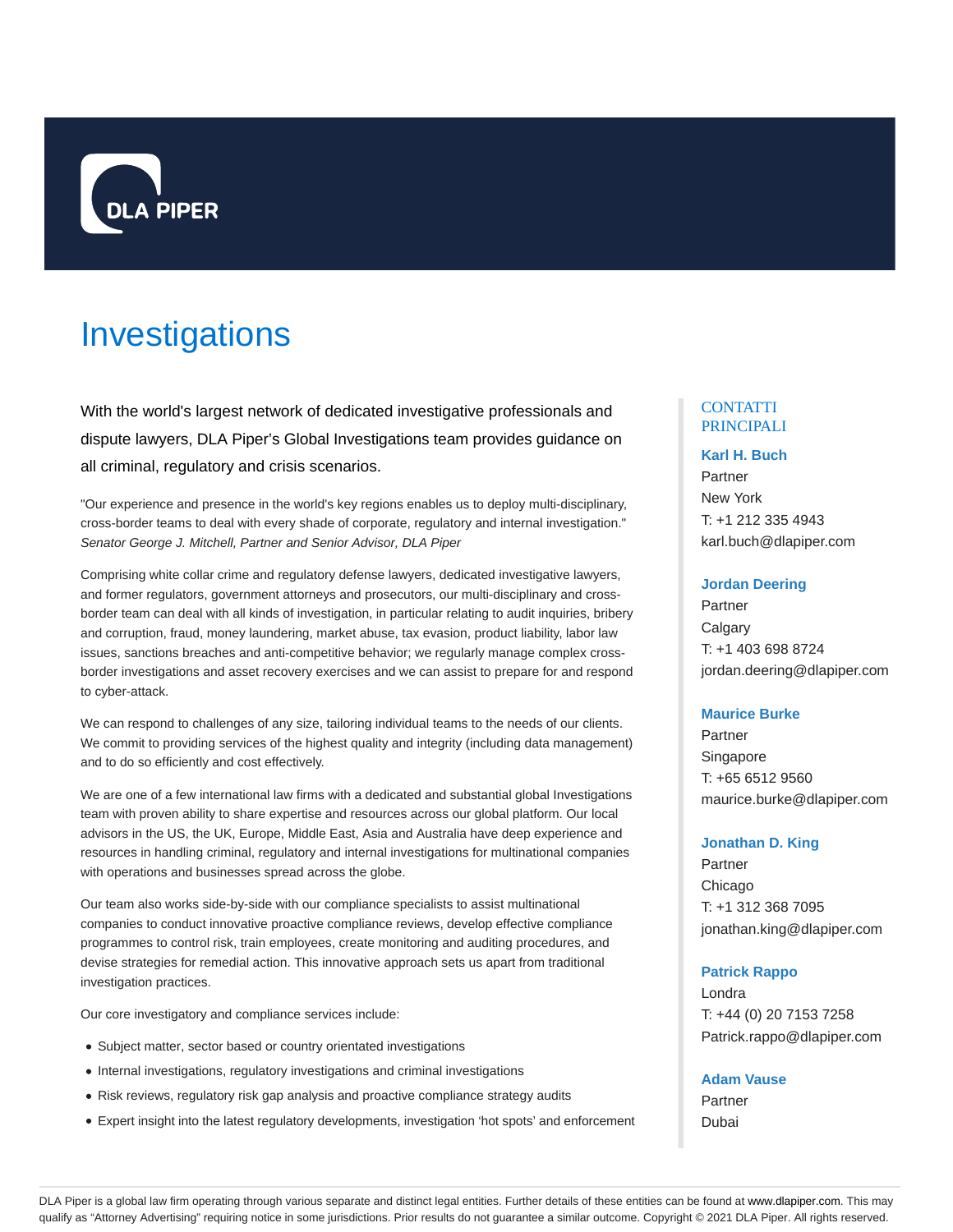#### trends

- Compliance strategies that keep exposure to a minimum
- Response to contentious and non-contentious regulatory and contractual issues
- Crisis management
- Mitigating business interruption, economic loss and reputational damage
- Training global teams to respond effectively to regulatory intervention, including raid training.

We are proud to be recognized by the Global Investigations Review 2021 as a Top 30 Investigations firm globally.

## **EXPERIENCE**

T: +971 4 438 6343 adam.vause@dlapiper.com

#### **Prof Dr Juergen**

**Taschke** Senior Counsel Francoforte T: +49 69 271 33 481 juergen.taschke@dlapiper.com

## SERVIZI CORRELATI

• Litigation, Arbitration and Investigations

- Served as counsel to former Senator and Secretary of Defense William S. Cohen and worked alongside staff from The Cohen Group in support of his independent review of the US EPA's evaluation of the environmental risks potentially posed by mining in Alaska's Bristol Bay watershed. The investigation culminated in a 346-page public report which details the investigative process, sets out a factual record, and provides Secretary Cohen's recommendations for policymakers.
- Acting for a global healthcare organisation on an internal investigation into two business units regarding the suspicion of antitrust violations (price arrangements, internal market issues) and criminal offences (bid rigging, fraud to the detriment of doctors and hospitals), and disclosure to and contact with the Cartel authorities and Public Prosecutor's Offices. The investigation included reviewing of employees' email accounts, dealer arrangements, employee incentive arrangements, interviewing numerous employees and management, taking remedial actions including dismissal of management and other disciplinary actions.
- Advising a Consultancy firm on an investigation into kidnapping in Sudan, allegations that the kidnap and rescue negotiators acted negligently, involved interviews conducted in multiple locations throughout Africa, including Sudan, South Africa, and additional interviews in London, North Carolina and Washington DC, with court hearings in New York.
- Advising two senior officers of an Australian-based regional provider of engineering services across Asia in respect of allegations of inappropriate payments in tender processes for major infrastructure projects in Vietnam in the period 2006-8 and in the Philippines in the period 2006-2010.
- Advising a publically listed Chinese fertiliser company regarding investigations in Canada, China and Mongolia related to accounting irregularities. Also represented the client in responding to the related investigation by the Ontario Securities Commission and the TSX.
- Representing a multinational conglomerate in two criminal antitrust investigations by the US Department of Justice, Antitrust Division and involved in follow-along civil litigation in Japan, the UK, and the United States.
- Investigating and advising on sanction proceedings for a leading European independent investment bank before the AMF regarding compliance issues and insider dealing.
- Representing a major Australian bank in large scale and complex investigations by both the Australian Competition and Consumer Commission (ACCC) and the Australian Securities and Investments Commission (ASIC) concerning trading practices in the \$5.3 trillion dollar per day international foreign currency exchange market, over a 6 year period.
- Advising an international insurance and financial services organisation and conducting a global internal investigation covering all of its subsidiaries across more than 30 countries in Europe, Middle East, Asia and Africa, to determine whether or not there were any potential OFAC investigations.
- Investigating on behalf of a food manufacturer, whistle-blower reports about alleged irregularities surrounding a tender in an African country and the possibility of corrupt payments to government officials. The internal investigation covered six jurisdictions.
- Advising a listed global provider of consumer products in respect of integrity and compliance issues raised by a UAE-based whistleblower and conducting the related investigation. Additionally advised on all Middle East aspects of a wide-ranging global compliance and integrity review across multiple jurisdictions.
- Assisting a major Asia based global transportation company in relation to a series of regulatory and criminal interventions that have regulatory impact in markets within and outside of Asia, including assisting with their internal investigations and responding to regulator inquiries.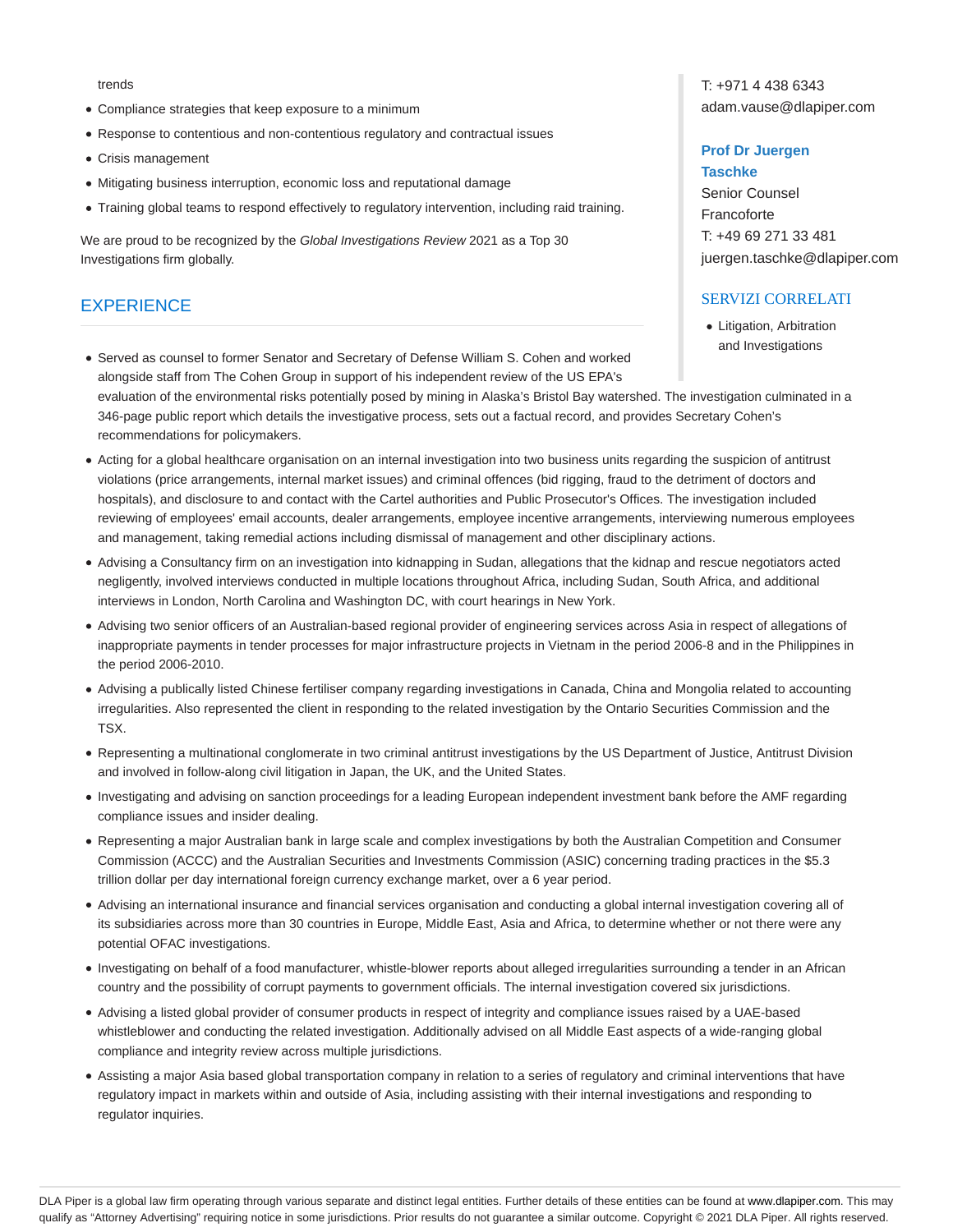## TENERSI INFORMATI

# Pubblicazioni

**Anti-money laundering: Global perspectives and updates**

30 June 2022 Governments around the world are more determined now than ever to curb illicit financing in all forms.

**France strengthens its whistleblowing regime: Focus on 3 key changes**

#### 30 June 2022

The law not only transposes the EU whistleblowing directive into French law, strengthening the country's previous regime, but actually goes beyond the directive's requirements.

**Germany: five key aspects multinationals should know about the Anti-Bribery and Anti-Corruption law**

## 30 June 2022

While Germany's Anti-Bribery and Corruption Law resembles its UK and US counterparts, it also poses unique risks.

**Morocco: 5 hot compliance topics**

30 June 2022

In Morocco, the sanitary crisis has shaped the actions of regulators, who are paying particular attention to economic actors' compliance in five key areas.

**The Global Anti-Corruption Perspective, Q2 2022**

## 30 June 2022 GLOBAL ANTI-CORRUPTION PERSPECTIVE

Welcome to The Global Anti-Corruption Perspective. In this quarterly, we provide our perspective on the latest anti-corruption developments around the world, along with practical insights for those operating in the space.

**Understanding how Thai law looks at bribery, gift-giving and appropriate controls**

30 June 2022

Thailand's National Anti-Corruption Commission has issued guidelines for companies on internal control measures appropriate to prevent bribery; the country also regulates the giving of gifts or benefits to public officials.

**The Global Crackdown on Money Laundering**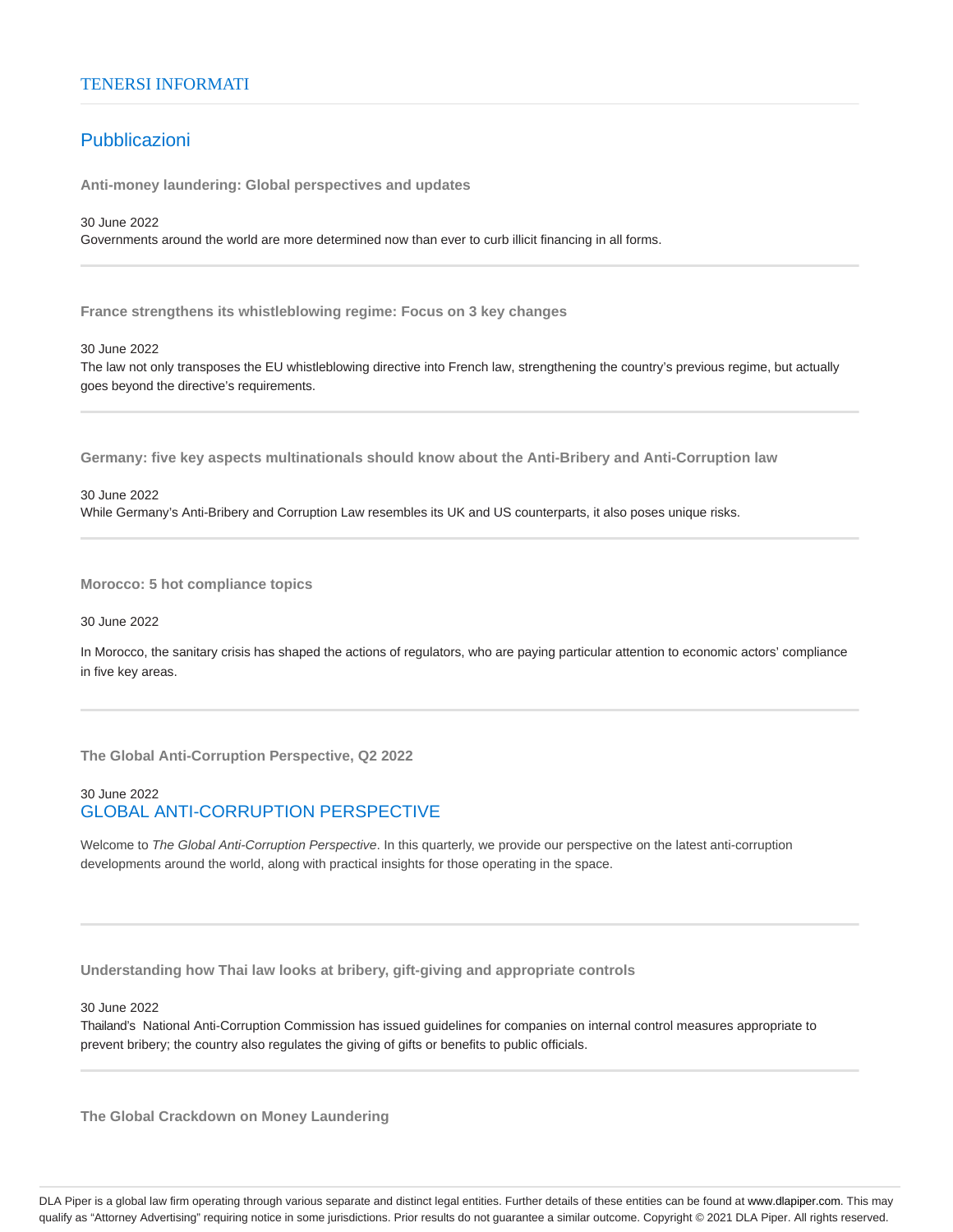15 June 2022

Governments and corporations in the world's major financial centres have long talked tough on anti-money laundering (AML), but their actions have not always shared the force of their words.

**EU Whistleblower Directive: Implementation Tracker - Whistleblowing Laws in Europe: An international guide**

June 2022

**The Global Anti-Corruption Perspective, Q1 2022**

## 23 February 2022 GLOBAL ANTI-CORRUPTION PERSPECTIVE

Welcome to The Global Anti-Corruption Perspective. In this quarterly, we provide our perspective on the latest anti-corruption developments around the world, along with practical insights for those operating in the space.

**The EU's new whistleblowing regime – why it matters to UK businesses**

#### 15 December 2021

Friday 17 December 2021 marks a moment of divergence between the whistleblowing frameworks in the UK and EU, with the official implementation of the European bloc's new Whistleblowing Directive (Directive (EU) 2019/1937) (the Directive).

**The Global Anti-Corruption Perspective, Q4 2021**

## 5 October 2021 GLOBAL ANTI-CORRUPTION PERSPECTIVE

Welcome to The Global Anti-Corruption Perspective, offering practical thoughts on complying with international bribery laws.

**Whistleblowing Laws in Europe: An international guide**

June 2022

On September 25, 2019, the EU formally adopted the new EU Whistleblower Protection Directive (the Directive) designed to enhance protection for whistleblowers within the EU. The Directive is designed to provide common minimum standards across the Union and requires Member States to transpose it into national law by October 2021.

**The challenges of compliance in a modern world: The changing landscape of cartel enforcement**

## 7 September 2021 ANTITRUST MATTERS

With the rise of technological developments, we also have seen increased risks. In this new digital world, we are creating more data year on year. Data storage, ease of communications (including the use of email and chat), along with the ease of photos and videos means that data volumes are increasing exponentially.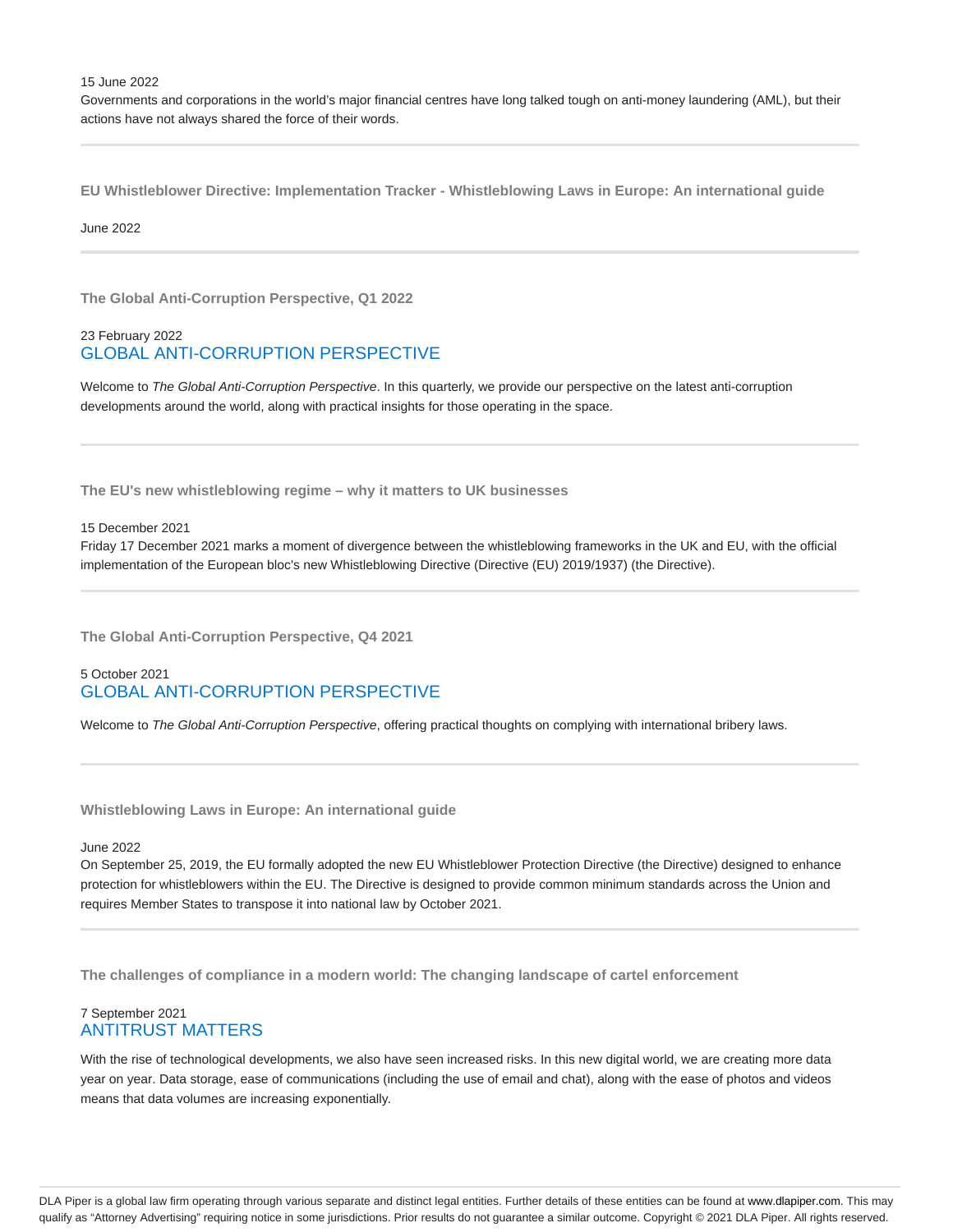**US v. Bescond addresses "fugitive disentitlement": Potential game changer for foreign-based defendants facing US charges**

30 August 2021

The Second Circuit found that a French citizen who had been in France throughout the period of the alleged crimes was not a "fugitive" and that the district court abused its discretion by applying the fugitive disentitlement doctrine.

**The UK Bribery Act: A Perfect 10 or an uninspired 5/10?**

1 July 2021

From its conception, the UK Bribery Act 2010, which came into force on 1 July 2011, presented itself as a radical and comprehensive overhaul of UK anti-bribery and corruption law. So, a decade on, what does the score card look like?

**Norway - Whistleblowing Laws in Europe: An international guide**

**EU Whistleblower Directive: Key provisions, SOX comparison and Actions for business**

## June 2022

Recent scandals such as the Luxembourg Leaks financial scandal and the Panama Papers have highlighted the important role that whistleblowers can play in exposing breaches of EU law.

**Supplementary – Australia – Whistleblowing Laws in Europe: An international guide**

This article will focus primarily on whistleblowing protections in the private sector, but it also provides an overview on the systems in place in the public sector below.

**Sweden - Whistleblowing Laws in Europe: An international guide**

**Russia - Whistleblowing Laws in Europe: An international guide**

**Supplementary – United States – Whistleblowing Laws in Europe: An international guide**

There are many US federal statutes that prohibit employers in the private sector from retaliating against whistleblowers, many of which are sector or industry specific.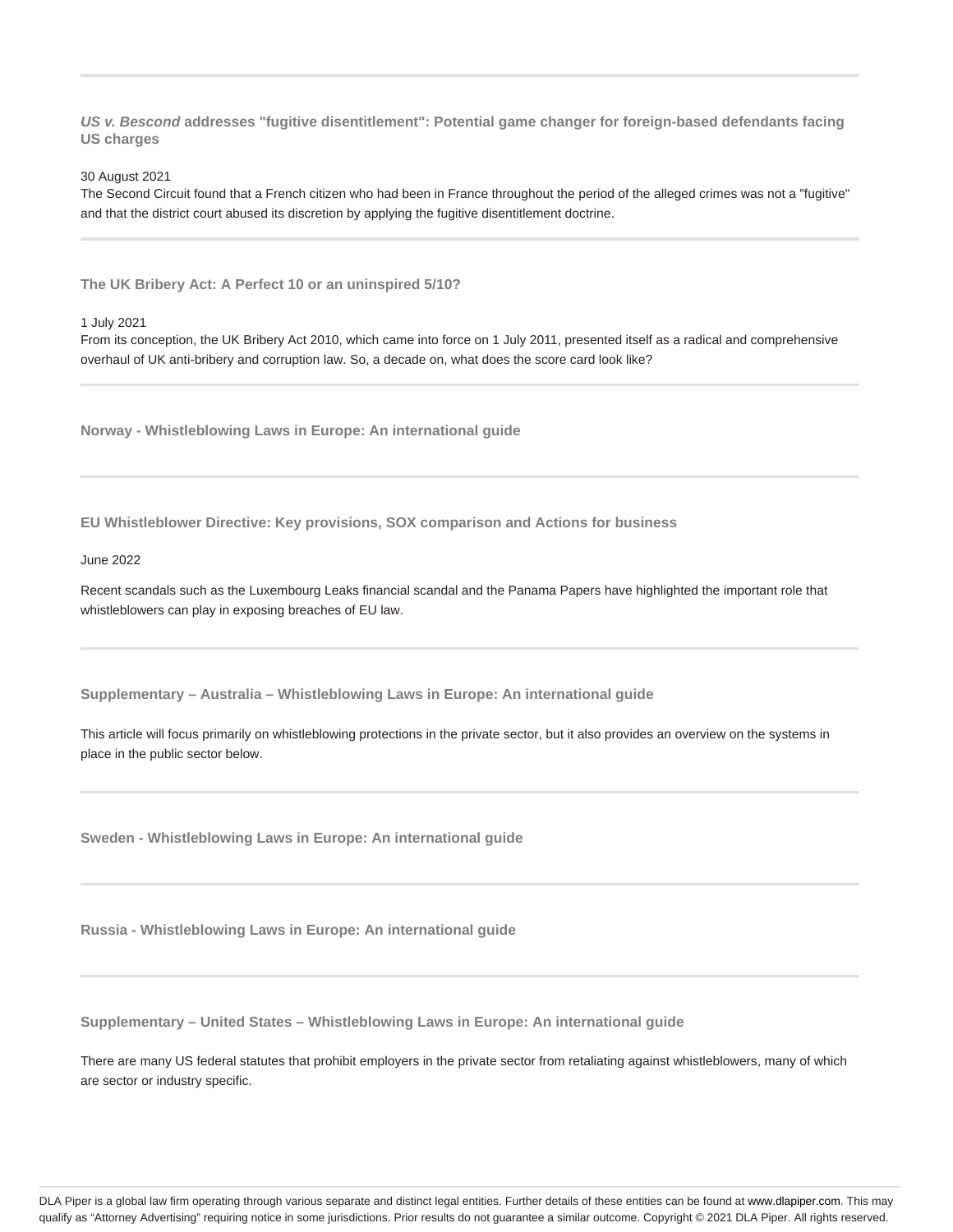**Anti-money laundering registration for art market participants: What you need to know**

7 June 2021

The deadline for all "art market participants" to register with HMRC is 10 June 2021. This article explains the key obligations imposed by the MLRs 2017.

**Is the SFO fit for purpose?**

4 June 2021

Following the conclusion of an eight year investigation, the Serious Fraud Office (SFO) suffered a blow last month as its case against two former Serco directors collapsed. This has drawn focus to the SFO's use of deferred prosecution agreements (DPAs), through which companies acknowledge criminal liability based on alleged wrongdoing committed by their employees, whilst those employees, who have subsequently been prosecuted for the same offence, have escaped liability at trial. This raises the question of whether companies under a DPA should have taken their chances with a formal prosecution hearing, and has commentators questioning the wider benefits of DPAs, as well as the SFO's recent performance.

**Belgium - Whistleblowing Laws in Europe: An international guide**

**Czech Republic - Whistleblowing Laws in Europe: An international guide**

**Denmark - Whistleblowing Laws in Europe: An international guide**

**Finland - Whistleblowing Laws in Europe: An international guide**

**France - Whistleblowing Laws in Europe: An international guide**

**Germany - Whistleblowing Laws in Europe: An international guide**

**Ireland - Whistleblowing Laws in Europe: An international guide**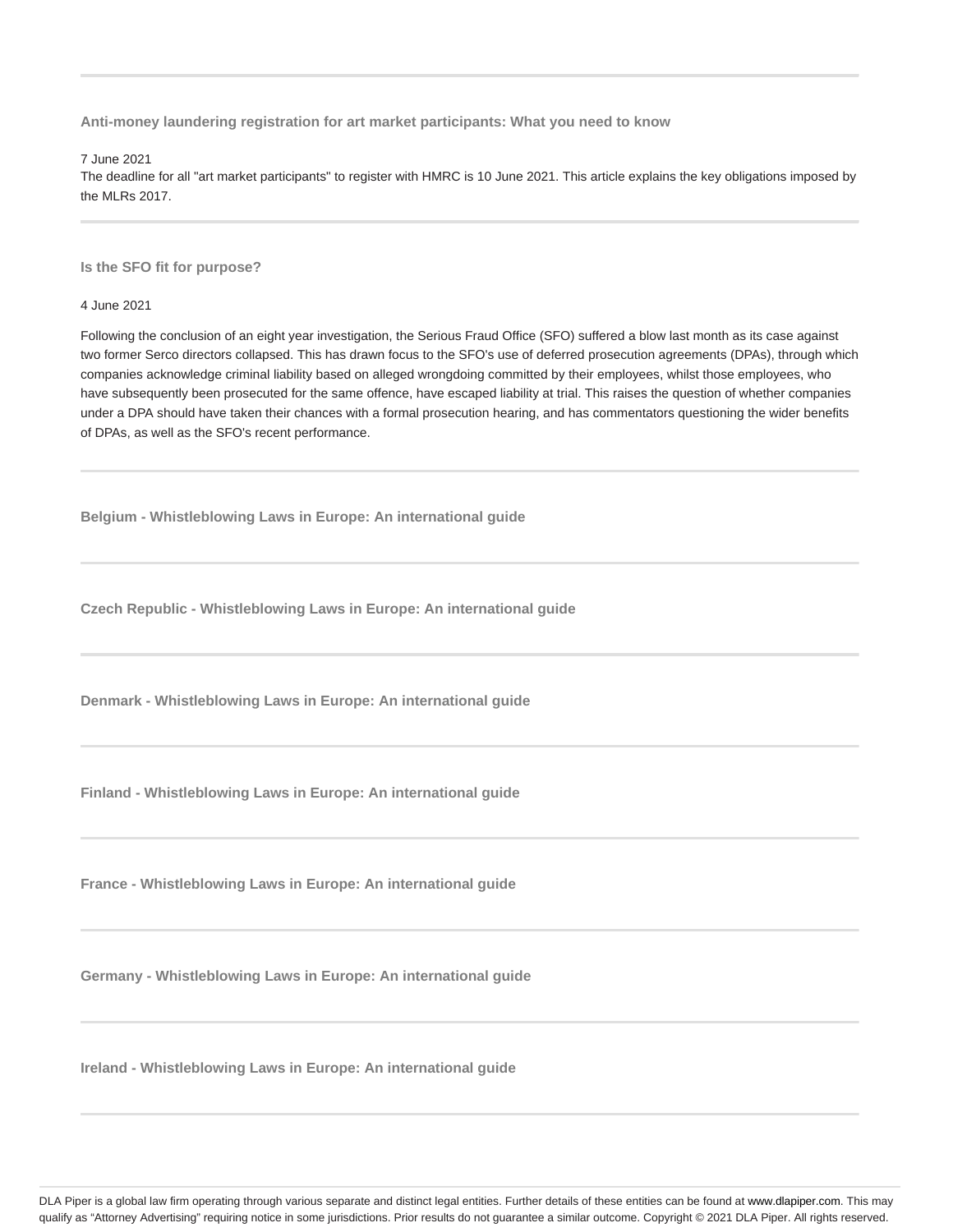**Italy - Whistleblowing Laws in Europe: An international guide**

**Luxembourg - Whistleblowing Laws in Europe: An international guide**

**Netherlands - Whistleblowing Laws in Europe: An international guide**

**Poland - Whistleblowing Laws in Europe: An international guide**

**Portugal - Whistleblowing Laws in Europe: An international guide**

**Slovak Republic - Whistleblowing Laws in Europe: An international guide**

**Spain - Whistleblowing Laws in Europe: An international guide**

**UK - Whistleblowing Laws in Europe: An international guide**

**Locking down market abuse**

## 14 April 2021

The FCA has recently taken action against a number of individuals for market manipulation and insider dealing. This is a clear sign of the regulator re-focusing its attention on these offences, and is something that readers need be aware of to ensure they stay on the right side of the rules.

**Representing individuals in interviews – the US perspective**

#### 30 March 2021

Determining whether to consent to an interview, and any interview itself, can be pivotal.

**Compulsory Document Production Notices – Normal Service Resumed**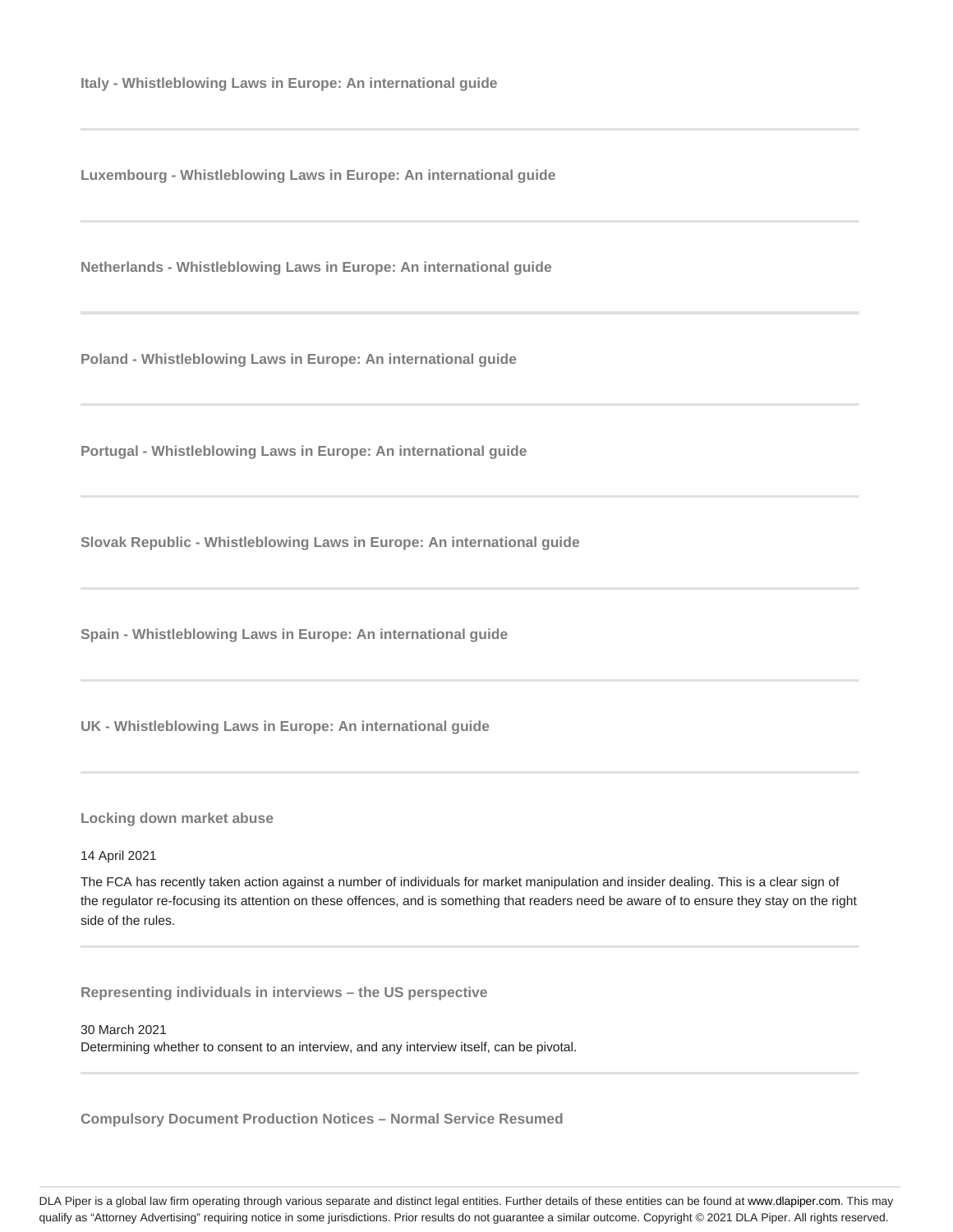11 February 2021

The UK Supreme Court has handed down a judgment in R (on the application of KBR, Inc) (Appellant) v Director of the Serious Fraud Office (Respondent) [2021] UKSC 2 that now states the SFO will not be able to cut corners in obtaining evidence located overseas nor make it any easier to prosecute companies.

**Corruption Perceptions Index 2020 - a regional perspective**

#### 11 February 2021

Last week Transparency International launched the 2020 edition of its Corruption Perceptions Index (CPI), which ranks 180 countries and territories by their perceived levels of public sector corruption, according to experts and business people, using a scale of zero to 100 (100 being very clean and zero being highly corrupt).

**Regulatory Enforcement and Privilege – Waiver, Content, Cherry-Picking**

#### 7 October 2020

Disclosing privileged documents under a limited waiver to regulators has the potential to attract cooperation credit when regulators decide on level of penalty or, indeed, whether to undertake enforcement proceedings or prosecution. There may also be benefits in relying on privileged material in any defence to regulatory enforcement or prosecution.

**Third parties: 4 FCPA takeaways for working with distributors**

24 SEP 2014 Four key challenges and related "cures"

# Eventi

## Precedente

**White Collar Crime, Investigations and Compliance Symposium**

5 October 2021 Webinar

## **NEWS**

**DLA Piper named to Global Investigation Review's GIR 30 list of leading investigations practices**

## 11 November 2021

DLA Piper is pleased to announce that the firm has been named to Global Investigations Review's annual list of the 30 top investigations practices worldwide, reflecting its reputation as one of the top global law firms with broad experience in complex investigations.